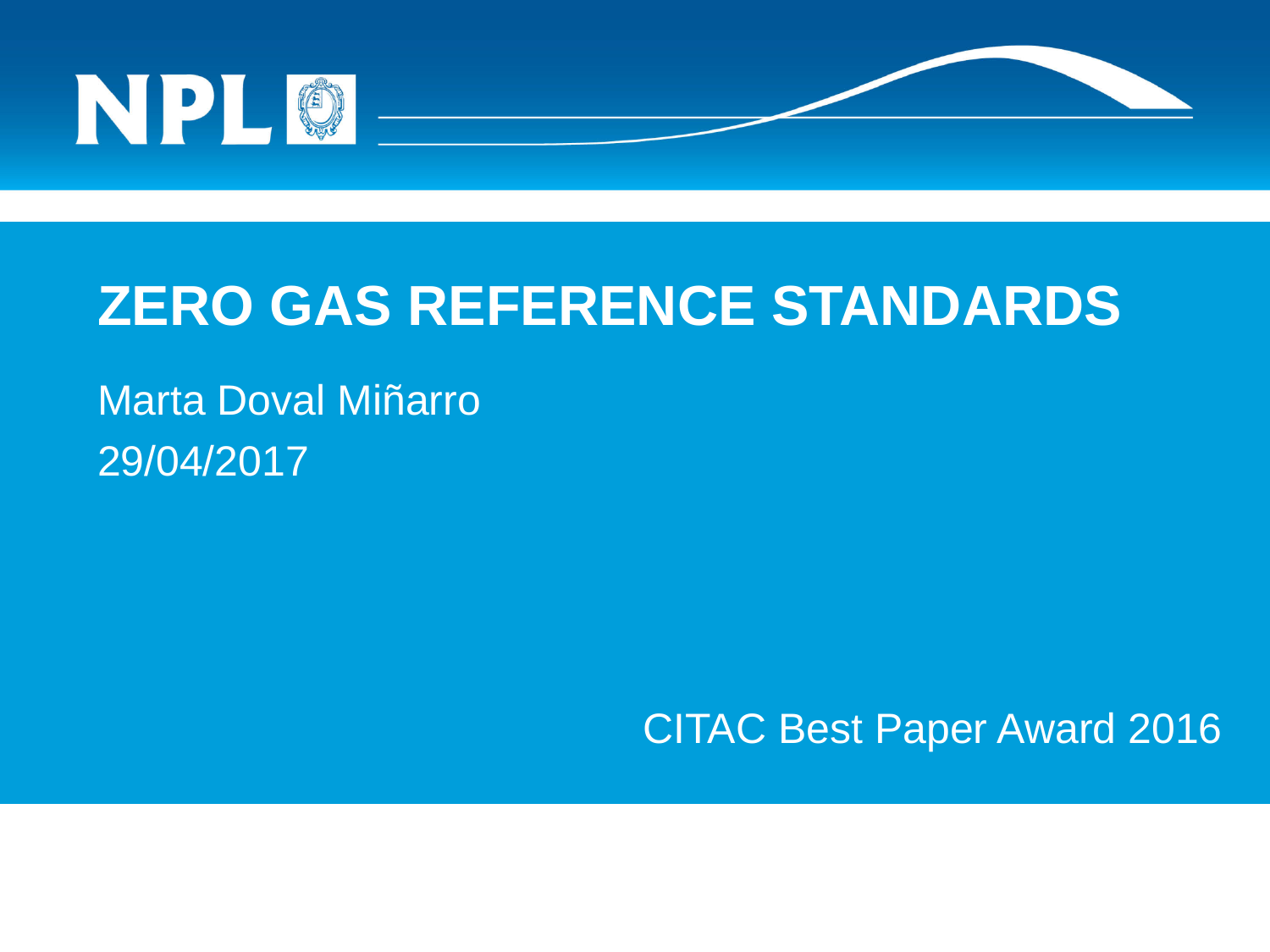

#### **EMRP MacPoll Project**



#### **Goal:**

Improve the traceability and comparability of measurement results of current air monitoring techniques





**BAM** Bundesanstalt für Materialforschung und -prüfung



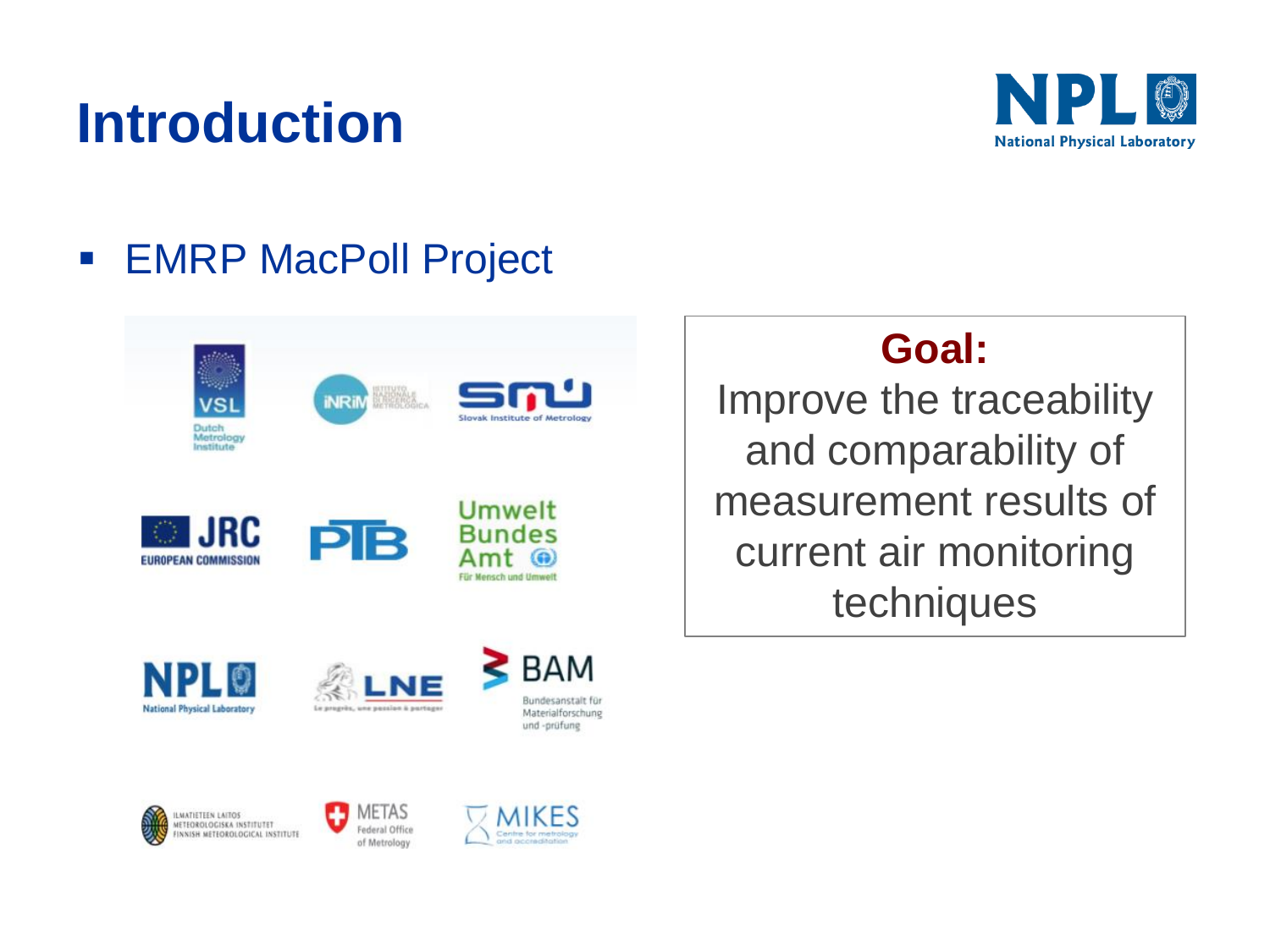

**What is "zero gas"?** 



Air or  $N<sub>2</sub>$  with a specification for relevant impurities to meet the requirements of European air quality standards for the reference methods used to measure pollutants in air.

More generally, zero gas is usually a high purity source of the matrix gas being measured, where components of relevance to the measurements are present at negligible amount fractions or are quantified so as to not cause a systematic bias.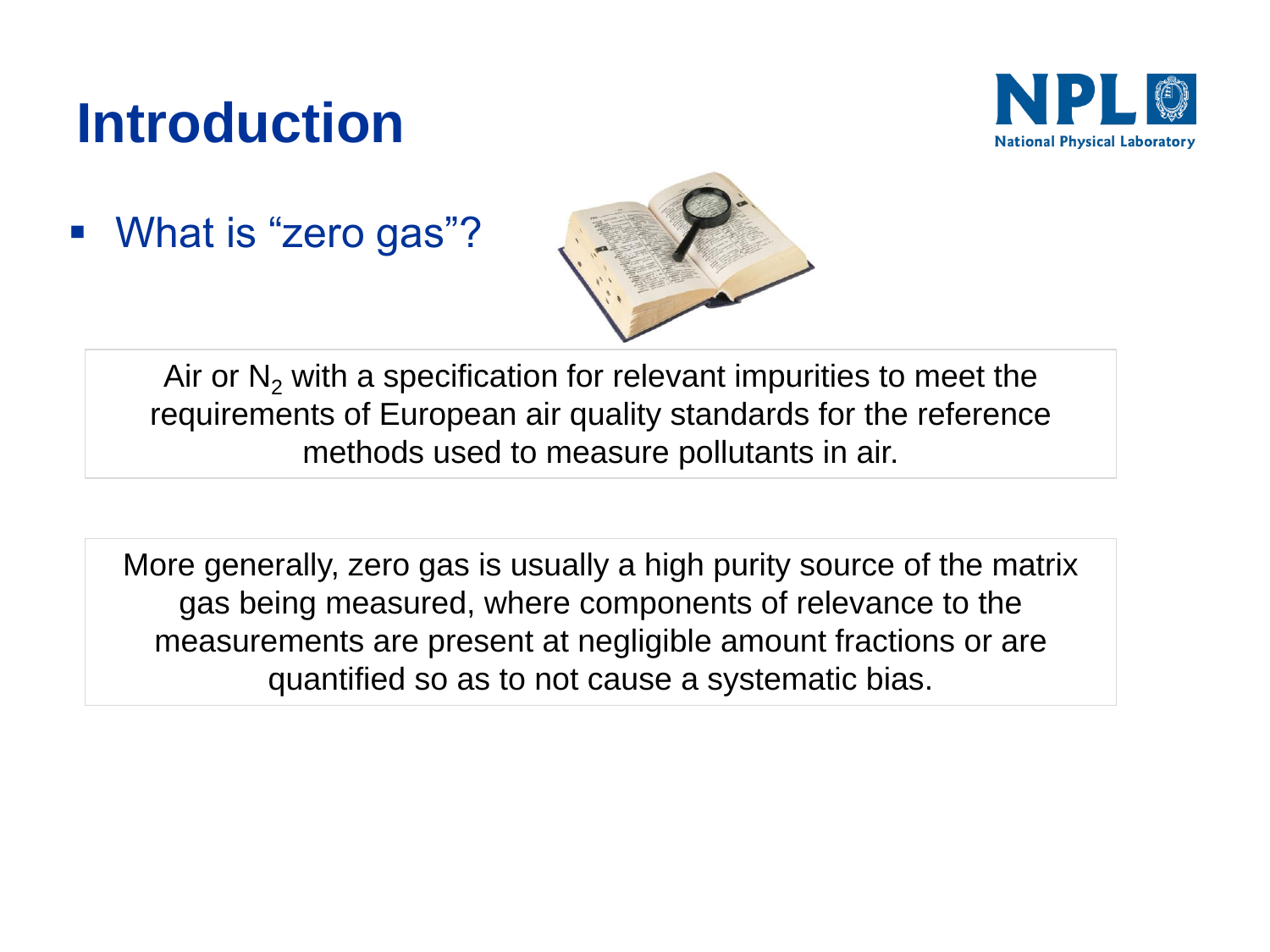

#### **In Italye is there a universal "zero gas"?**

Table 1 Specifications of the zero gas for type approval of nitrogen monoxide, nitrogen dioxide, sulphur dioxide, ozone and carbon monoxide analysers. Values have been obtained from standards EN 14212 (sulphur dioxide), EN 14211 (nitrogen monoxide and nitrogen dioxide), EN 14625 (ozone) and EN 14626 (carbon monoxide)

| Impurity        | Amount fraction for interference tests (nmol $mol^{-1}$ ) |                    |                    |                | Amount fraction for other tests (nmol mol <sup>-1</sup> ) |                    |                    |                |
|-----------------|-----------------------------------------------------------|--------------------|--------------------|----------------|-----------------------------------------------------------|--------------------|--------------------|----------------|
|                 | SO <sub>2</sub>                                           | NO/NO <sub>2</sub> | $O_3$              | $_{\rm CO}$    | SO <sub>2</sub>                                           | NO/NO <sub>2</sub> | $O_3$              | CO             |
| CO <sub>2</sub> |                                                           | $\leq 4000$        |                    | ≤4000          |                                                           | $\leq 400000$      |                    | $\leq 400000$  |
| $O_3$           |                                                           | ≤2                 | ≤1                 |                |                                                           | $\leq$ 2           | $\leq 1$           |                |
| $H_2S$          | $\leq 100$                                                |                    |                    |                | $≤100$                                                    |                    |                    |                |
| NH <sub>3</sub> | $\leq$ 2                                                  | $\leq 1$           |                    |                | $\leq 10$                                                 | $\leq 10$          |                    |                |
| NO              | ≤1                                                        | ≤1                 |                    | $\leq 1$       | ≤1                                                        | ≤1                 |                    | ≤1             |
| NO <sub>2</sub> | ≤1                                                        | $\leq 1$           |                    |                | $\leq 1$                                                  | ≤1                 |                    |                |
| $N_2O$          |                                                           |                    |                    | $\leq 0.5$     |                                                           |                    |                    | ≤0.5           |
| $m$ -Xylene     | ≤1                                                        |                    | $\leq$ 1 (xylenes) |                | ≤1                                                        |                    | $\leq$ 1 (xylenes) |                |
| Toluene         |                                                           |                    | ≤1                 |                |                                                           |                    | ≤1                 |                |
| $H_2O$          | $\leq$ 150 000                                            | $\leq$ 150 000     | $\leq$ 150 000     | $\leq$ 150 000 | $\leq$ 150 000                                            | $\leq$ 150 000     |                    | $\leq$ 150 000 |
| SO <sub>2</sub> | ≤1                                                        |                    |                    |                | ≤1                                                        |                    |                    |                |
| CO              |                                                           |                    |                    | ≤100           |                                                           |                    |                    | $≤100$         |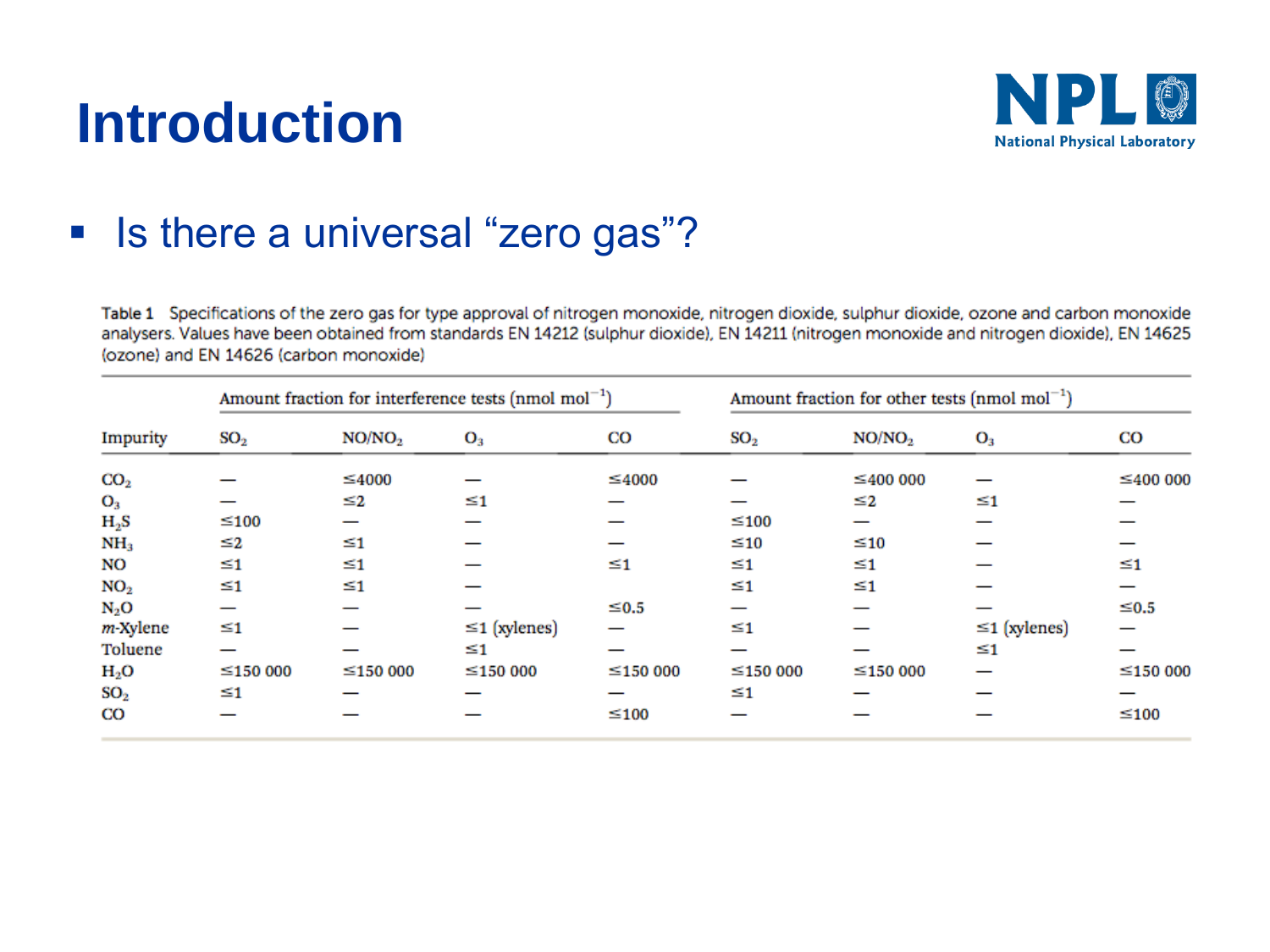

#### Our paper: **Zero gas reference standards** *Anal. Methods* (2016) 8, 3014-3022

Describes the problem of zero gas

**Describes** current solutions

**Comparison** of generators and purifiers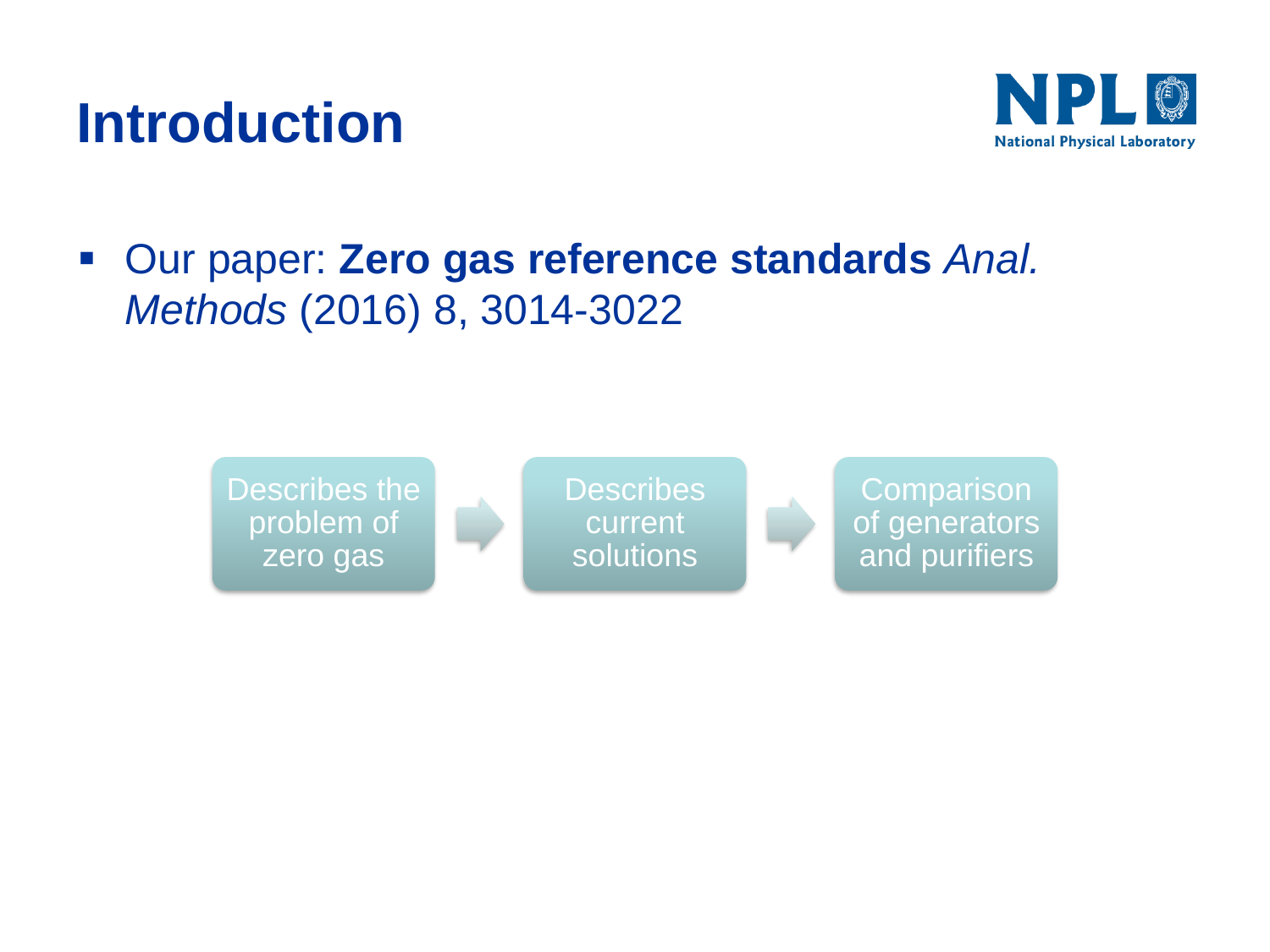## **Description of the problems**



- We need to know the amount of impurities to properly **assess the uncertainty** of measurements.
- **Impurities in commercial high purity gases reported** as **a maximum value with no uncertainty**.
- Zero air generators and filters degrade with use and time.



 **There are no reference standards for zero gases.**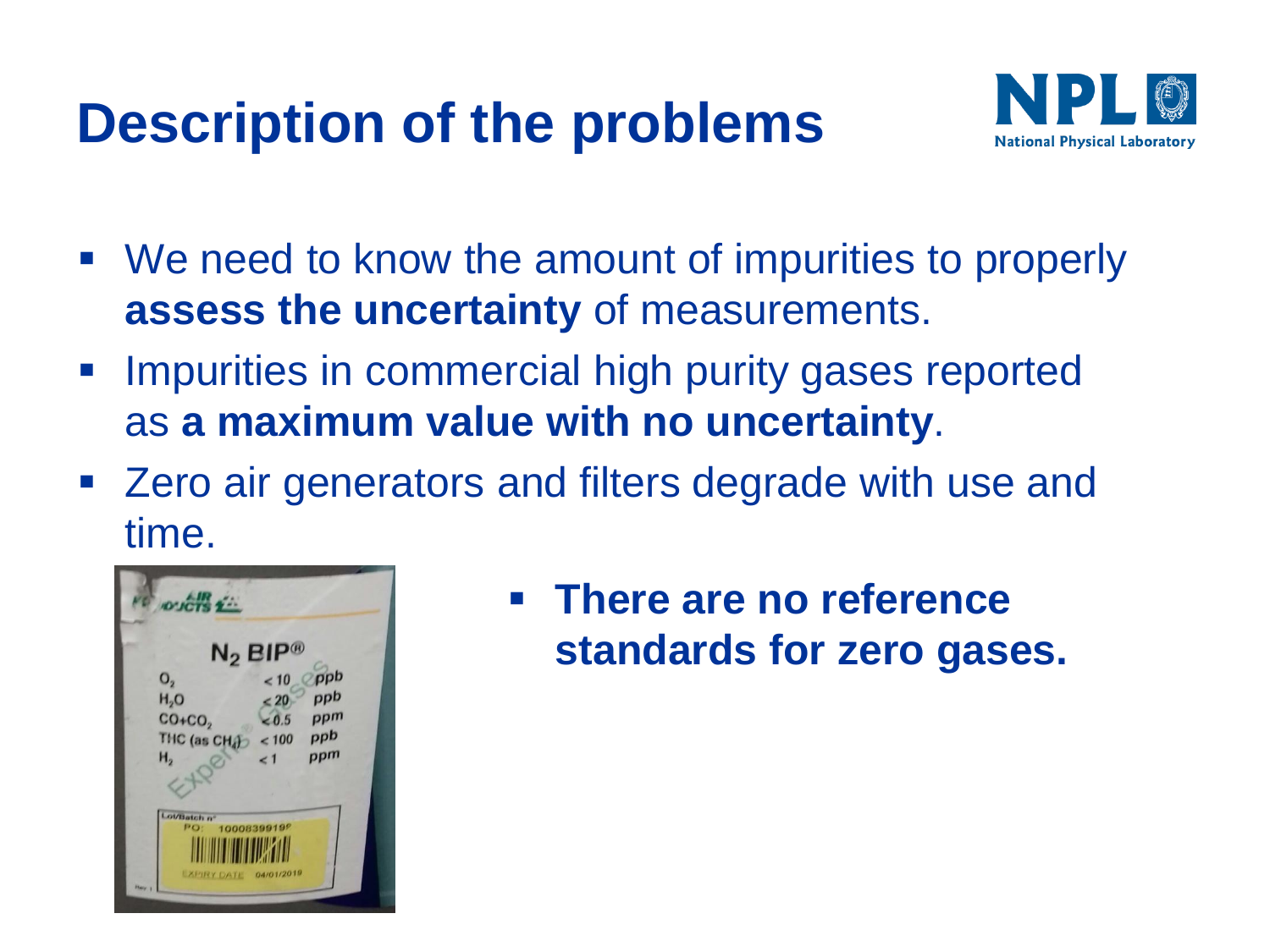#### **Description of the problems**



■ How reference gas mixtures are prepared?





H-P Haerri, T Macé, J Waldén, C Pascale, B Niederhauser, K Wirtz, V Stovcik, C Sutour, J Couette and T Waldén (2017) *Measurement Science and Technology*, 28 (3)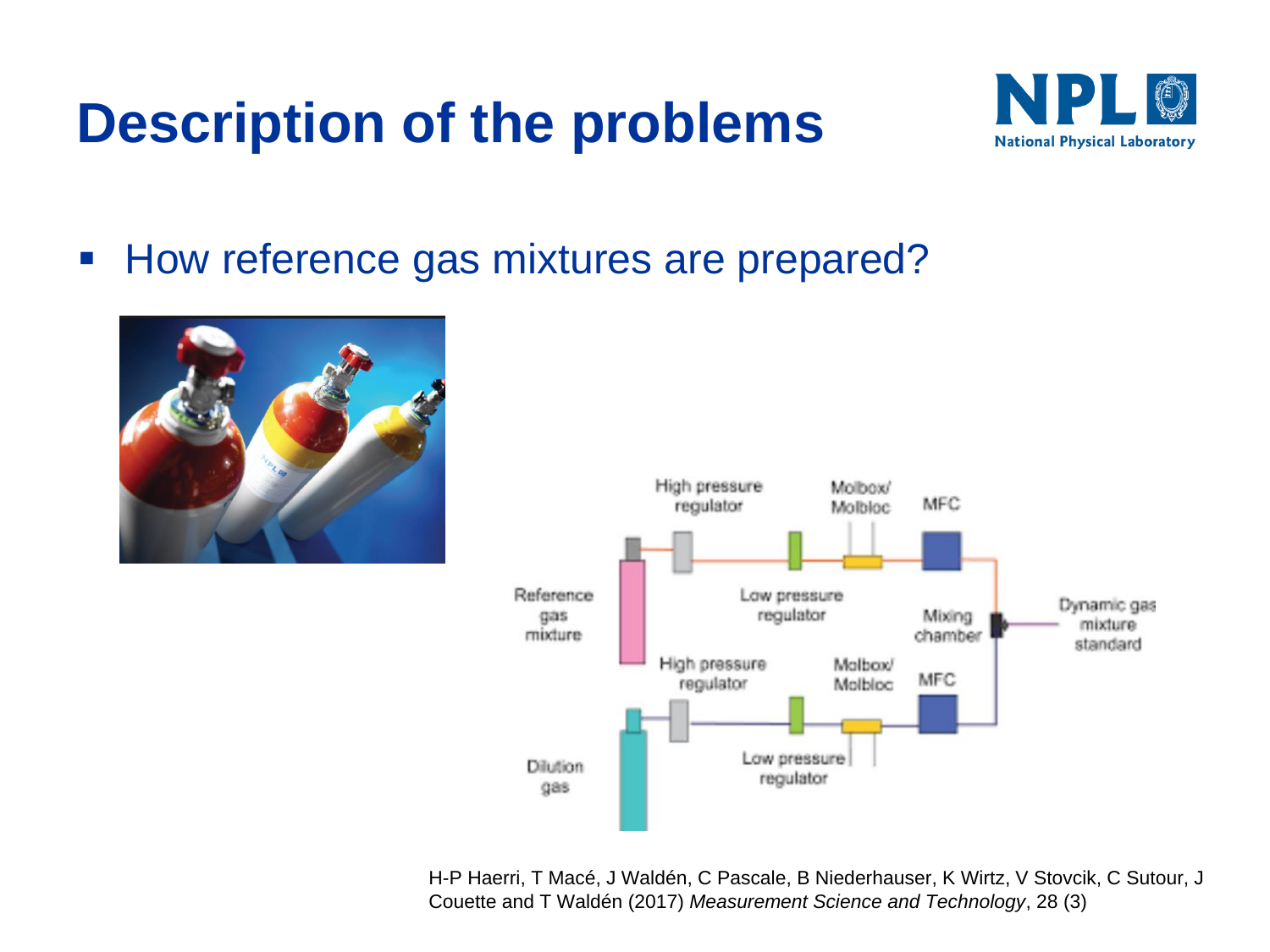# **Description of the problems**



Quantification of target components in balance gases is essential but very challenging due to:

- The **detection limits** of current analytical techniques.
- The difficulty of establishing a **real zero response** against which to compare.
- Moreover, absolute analytical methods also require a zero gas to define the baseline.

#### Catch 22 situation



I can't find a job because I have no experience

I have no experience because I can't find a job





To adjust the zero I need a reference zero gas

To obtain a reference zero gas I need to adjust the zero

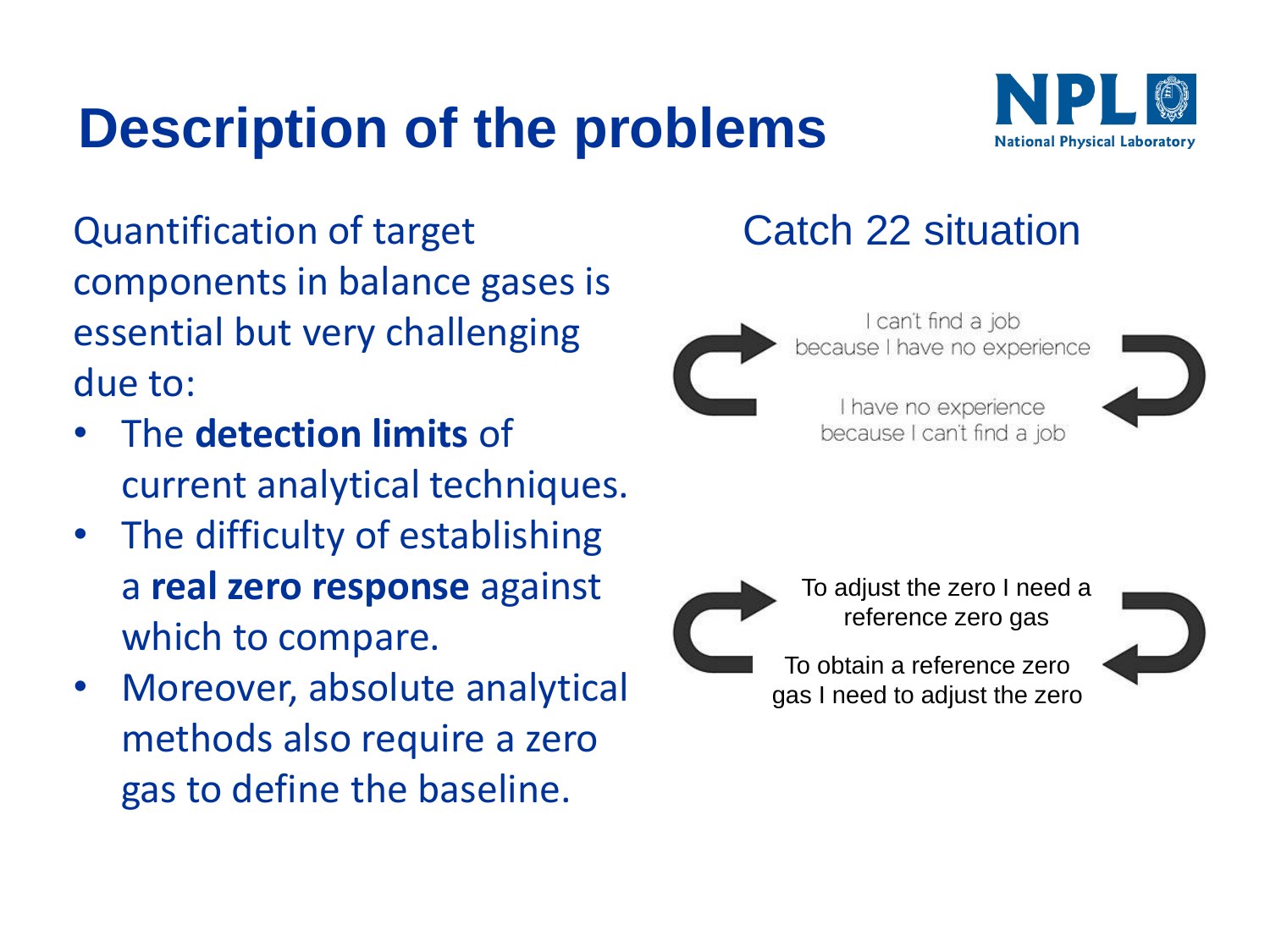

#### **Current solutions**



#### Difficulty in establishing an absolute zero

Fig. 1 Classification of analytical techniques as a function of their need for calibration and an absolute zero.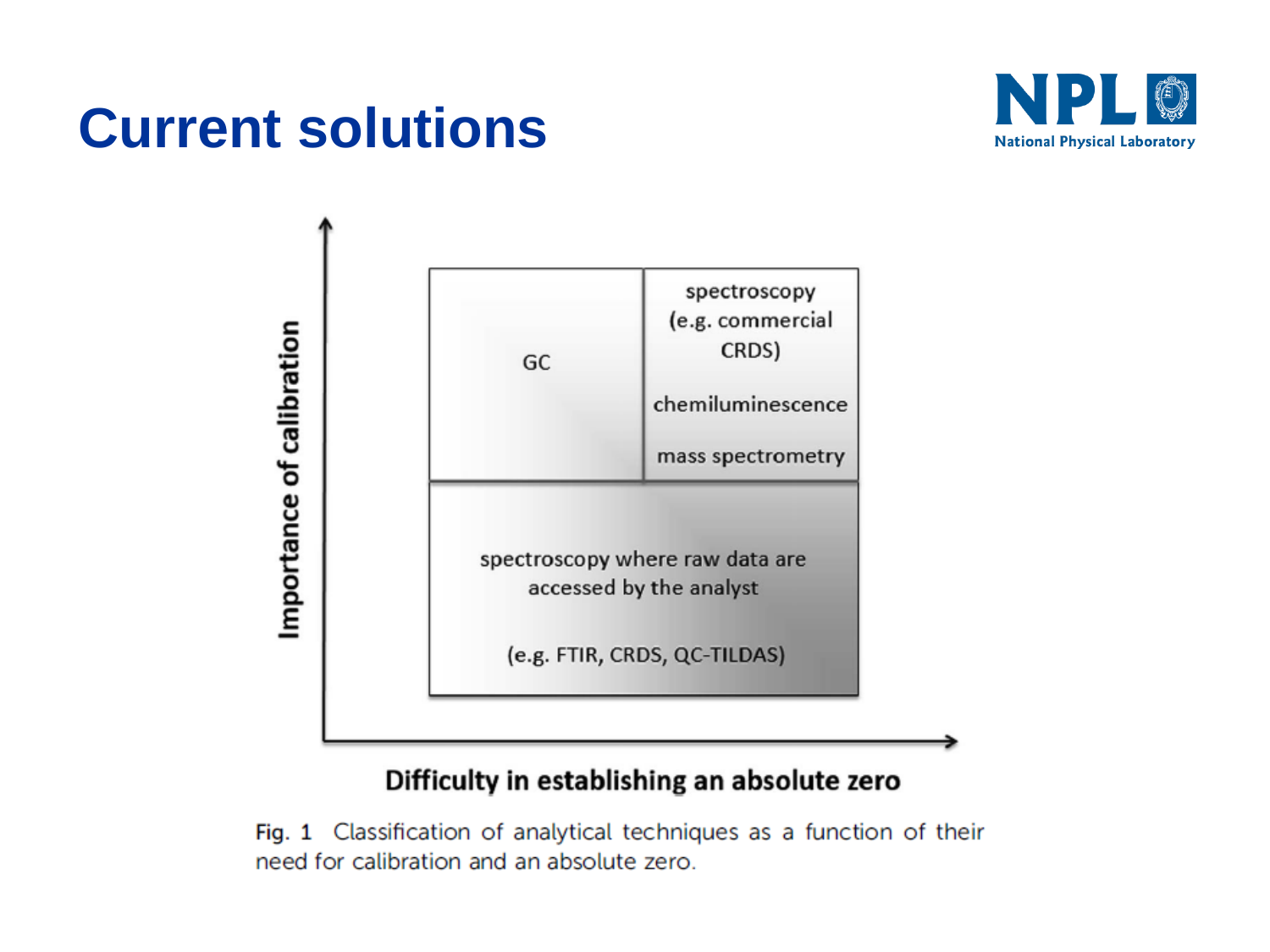#### **Current solutions**



 What is currently done at NPL in the field of air quality? Standard addition method

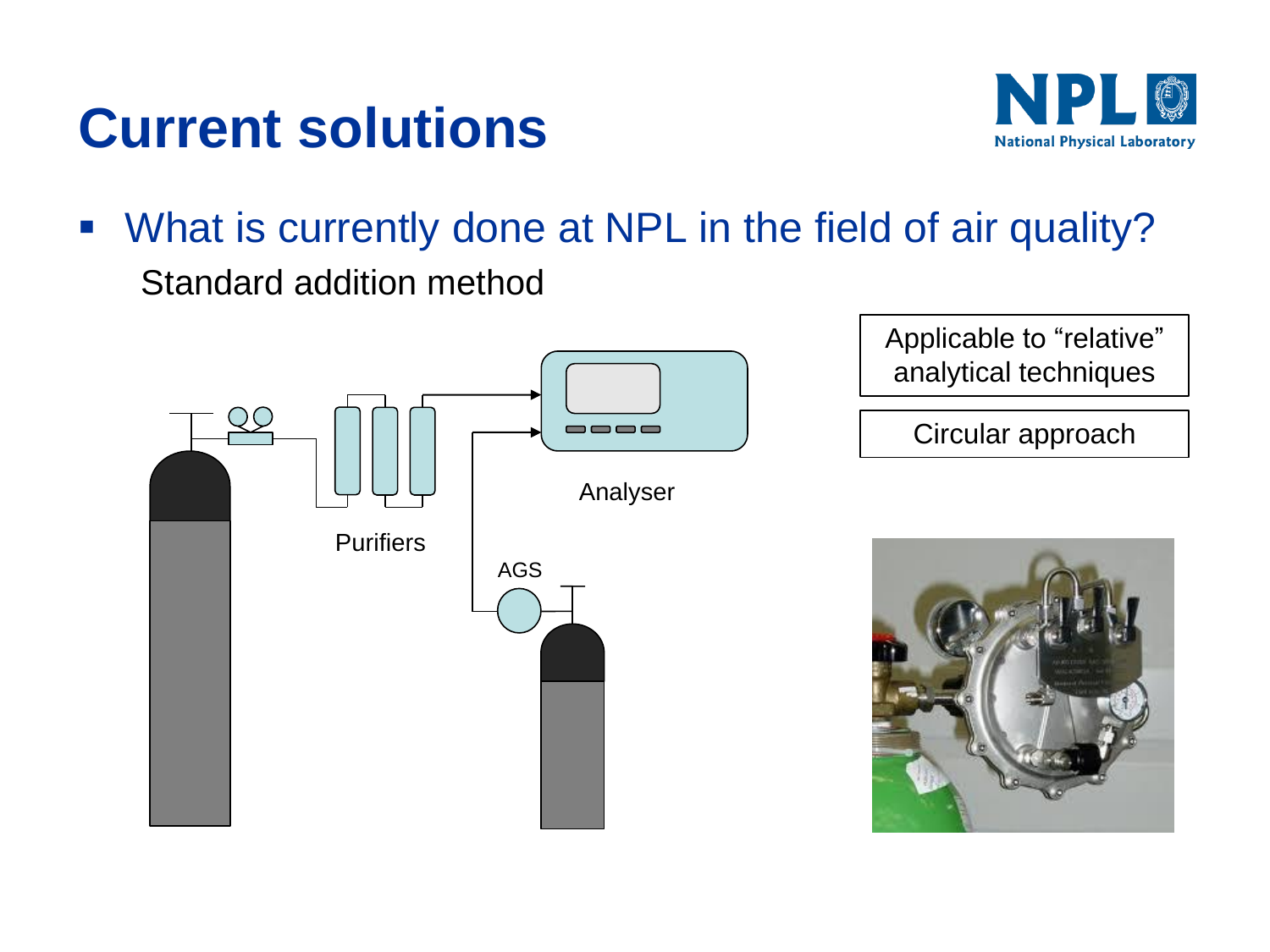### **Current solutions**



What is currently done with absolute spectroscopy?

The capability of these techniques depends on:

- Their limits of detections
- Their traceability to the SI

**Project EURAMET 934 provided guidelines to underpin a future standard for SI traceability (TILSAM method)**

https://www.euramet.org/Media/docs/projects/934\_METCHEM\_Interim\_Report.pdf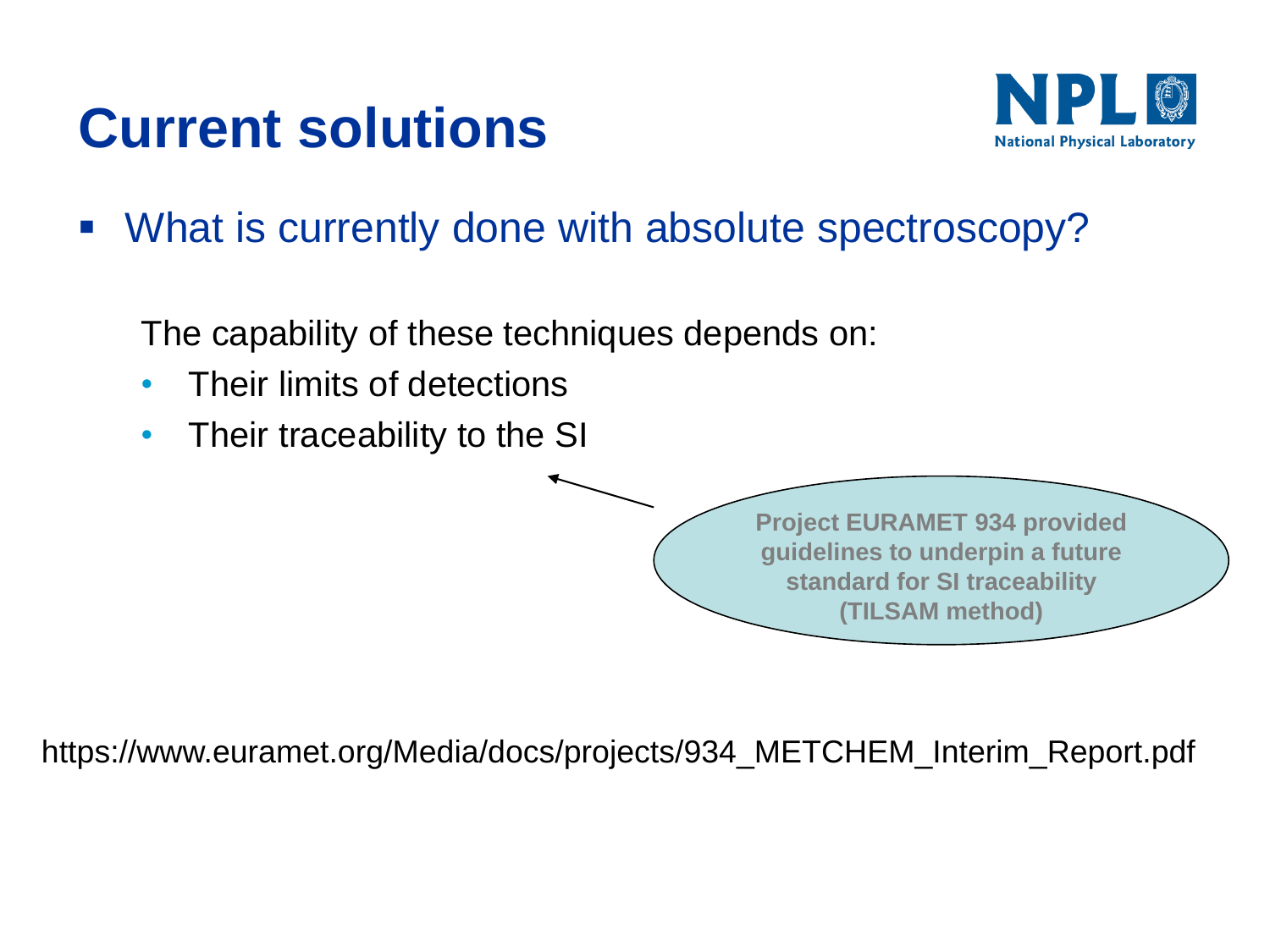# **Comparison of generators and filters**



• In field, automated analysers of air pollutants are usually zeroed with purified compressed air.

Table 3 Manufacturer specifications for the zero air generators

|       | Flow $(L \text{ min}^{-1})$ | $NO (nmol mol-1)$ | $NO2$ (nmol mol <sup>-1</sup> ) | $NO_x$ (nmol mol <sup>-1</sup> ) | $CO \text{ (nmol mol}^{-1})$ | $SO_2$ (nmol mol <sup>-1</sup> ) |
|-------|-----------------------------|-------------------|---------------------------------|----------------------------------|------------------------------|----------------------------------|
| ZAG 1 | $1 - 5$                     | < 0.5             | < 0.5                           |                                  | <50                          | < 0.5                            |
| ZAG 2 | $1 - 20$                    | < 0.5             | < 0.5                           |                                  |                              | < 0.5                            |
| ZAG 3 |                             |                   |                                 | < 0.01                           |                              | < 0.01                           |

Table 5 Manufacturer specifications for two commercial purifiers

|                   | Gases purified                            | <b>Impurities removed</b>                                                                                                                                                                                      | <b>Outlet amount fraction</b>     | Maximum flow rate | Regeneration        |
|-------------------|-------------------------------------------|----------------------------------------------------------------------------------------------------------------------------------------------------------------------------------------------------------------|-----------------------------------|-------------------|---------------------|
| <b>PURIFIER 1</b> | Compressed dry air,<br>$N_2$ , $O_2$      | $H2O$ , CO, CO <sub>2</sub> organics (C > 4),<br>$SO_2$ , NO <sub>x</sub> , HCl, H <sub>2</sub> S, NH <sub>3</sub> and<br>amines, hydrocarbons with<br>heteroatoms such as Si, halogens,<br>P, B, S, or metals | $\leq 1.0$ nmol mol <sup>-1</sup> | 50 slpm           | In factory          |
| <b>PURIFIER 2</b> | Compressed dry air,<br>$N_2$ , $O_2$ , He | $SO_2/SO_x$ , H <sub>2</sub> S, toluene, CO/CO <sub>2</sub> ,<br>NH <sub>3</sub> , H <sub>2</sub> O, acid gases, alcohols,<br>amines, ammonia, hydrocarbons,<br>$H_2O$ , NO <sub>x</sub> , siloxanes           | $\leq 0.5$ nmol mol <sup>-1</sup> | 25 slpm           | In factory or field |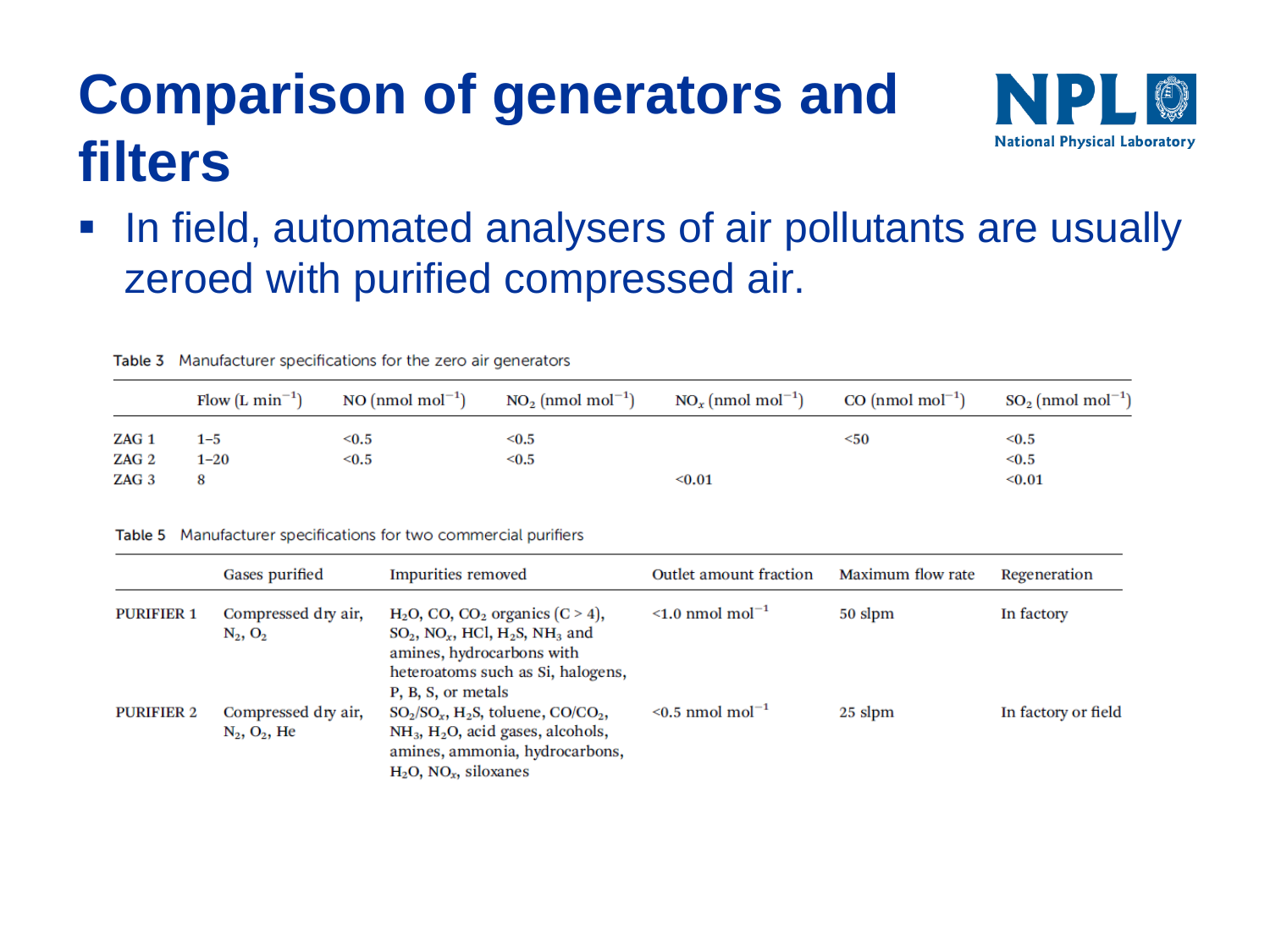# **Comparison of generators and filters**



- The three air generator tested in this work complied with the requirements of the relevant standards with the exception of one of them for  $NO<sub>2</sub>$ .
- The two purifiers met the manufacturer specifications, except for CO and filter 2. However, output concentrations were below the limits set by the relevant EN standards.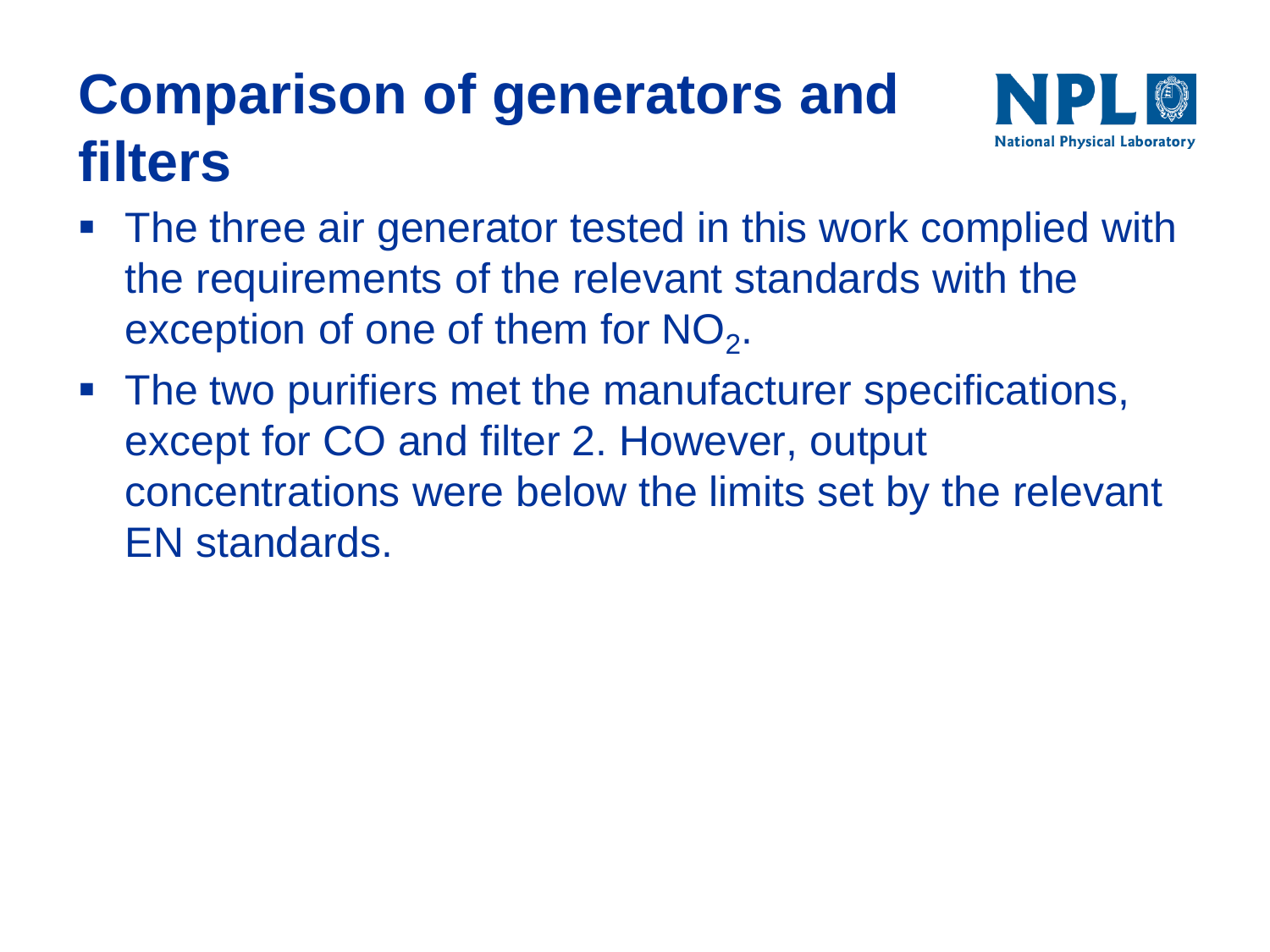# **Conclusions**



- The availability of zero gas reference standards is primarily limited by the **limits of detection** of current "absolute" analytical methods and their traceability to the SI.
- Methods to quantify target impurities in balance gases using dynamic dilution and metrology grade air or  $N_2$  to zero the analysers has been proved to give good results for air quality applications.
- Performance of zero gas generators and purifiers meets air quality EN standards requirements, but need routine maintenance.
- More demanding applications will require target gas impurities in zero gas to be more precisely determined but this will only be achieve in parallel with the improvement in sensitivity of analytical techniques.